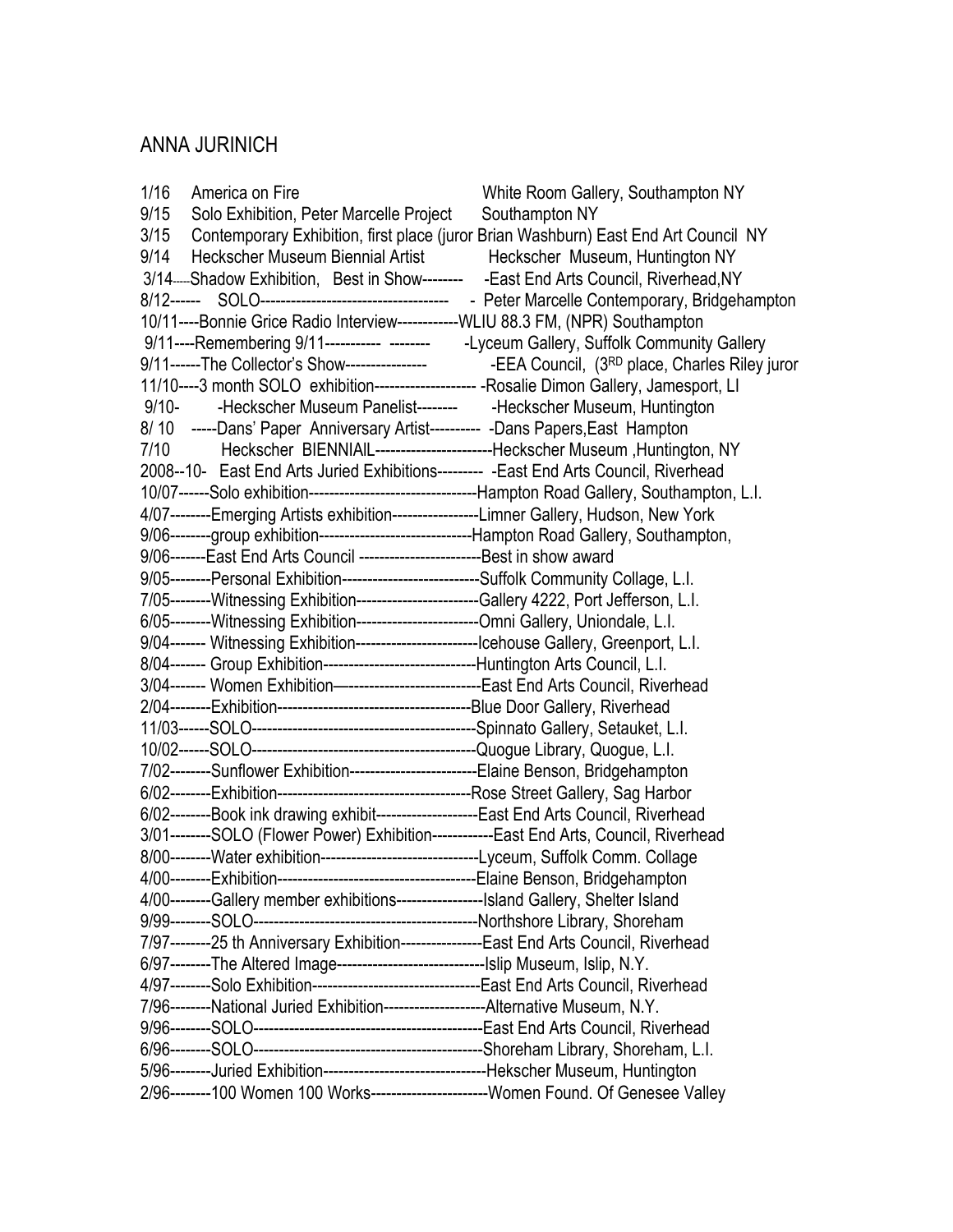| 3/93--------Pan American Women---------------------------Vanderbilt Museum, N.Y.          |  |
|-------------------------------------------------------------------------------------------|--|
| 12/92------Redefining the Lathe-Turned Object--------Arizona State U. Phoenix             |  |
| 4/91--------Juried Exhibition---------------------------------Queensborough Collage, N.Y. |  |
|                                                                                           |  |
|                                                                                           |  |
|                                                                                           |  |
|                                                                                           |  |
|                                                                                           |  |

### **Publications**

| 12/12-------HAMPTONS magazine-holiday-------------------------------The List                       |                              |
|----------------------------------------------------------------------------------------------------|------------------------------|
|                                                                                                    |                              |
|                                                                                                    | -Cover Art article           |
|                                                                                                    | -Direct Art, N.Y.            |
| 9/02---------Feature Artist on Master Arts Series----------------------------Cablevision, LI.      |                              |
| 9/99---------Feature Artist on Master Artist Series-------------------------Cablevision, LI.       |                              |
| 11/96-------Feature Artist on Cusp of Culture----------------------------                          | -Cablevision, LI.            |
| 2/79---------"The Learning Env.of the Young"----------------------------                           | -Brooklyn Collage            |
| 9/78---------Book jacket ill. For "Floating Worlds"-----------------------------Random House, N.Y. |                              |
| 4/75---------Book jacket ill. For "The Death of the Detective---                                   | ----------Random House, N.Y. |

#### Books Illustrated

| Wrote and illustrated "The Christmas Odd Box" | 12/20/15 New York |
|-----------------------------------------------|-------------------|
|                                               |                   |
|                                               |                   |
|                                               |                   |
|                                               |                   |

Reviewed in Art Speak, The New York Times, Newsday, Suffolk Life, The News Review, etc.

#### Awards

Best in Show-----East End Arts----Shadow--------2014 First place---East End Arts—"-Games" 2008 Best in Show, East End Arts, 7/06 First Prize-Women Exhibition, East End Arts,3/04 New York State Decentralization Community Connection Grant of 1999 S.O.S. New York State Grant, 1999, 2001, 2004,2007 American Institute of Graphic Arts 'Cover 1975 '–Book Jacket ill. Award ( 50 best book jackets of the year.) Scholarship graduate of Parsons School of Design

Education